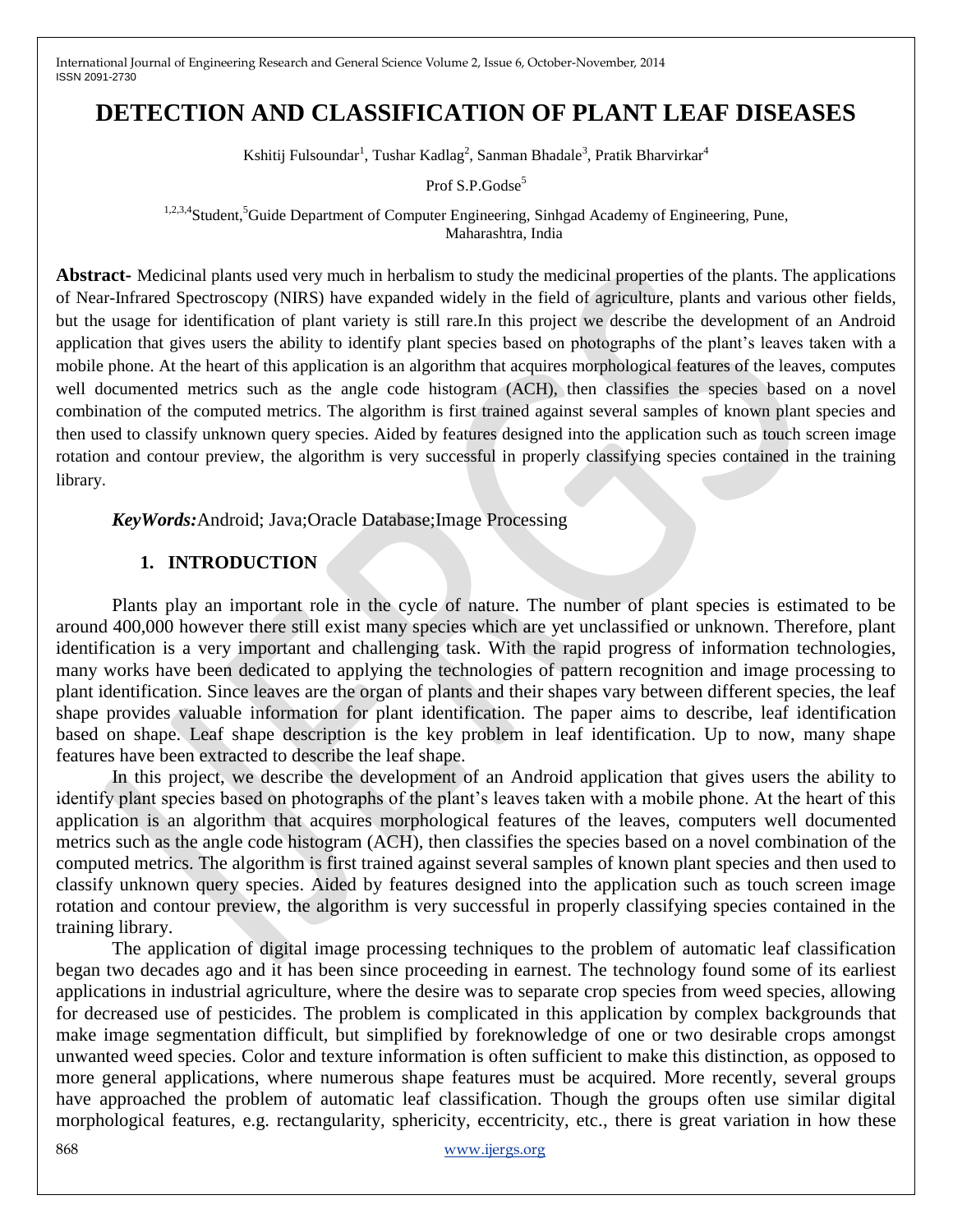measures are combined and used in classification. *Wu et al,* for instance, used a two-tiered system, eliminating grossly different samples on the basis of eccentricity alone before making a finer judgment based on the combination of the cancroids-contour distance (CCD) curve, ACH, and eccentricity. *Du et al.* used roughly a dozen morphological features and moments and defined a classification method called the move median centers (MMC) hyper sphere classifier, achieving a correct classification rate of over 90%. *Wu et al.*, on the other hand, achieved similar results employing a probabilistic neural network. Another approach looks at a polygonal approximation of the leaf's shape.

Strategies of using near infrared spectroscopy (NIR) to classify plant leaves are as follows: firstly, same number but different types of plant leaves were measured in the laboratory by using the Nexus-870 Fourier transform infrared spectroscopy, then wavelet analysis and Blind Sources Separation (BSS) were used to process the sample data, finally, BP neural network algorithm was applied to classify different kinds of plant leaves. Figure shows the steps taken for the classification of plant leaves. The first step of the experiment is to collect Camphor and Maple leaves, 75 pieces for each. The total pieces are divided into two sets: training set and test set. As is shown in Table, Camphor leaf is marked as Leaf A, Maple leaf is marked as Leaf B, and each 50 pieces of both kinds are treated as training samples, and the rest 25 pieces of each are test samples.

#### **2.ORACLE DATABASE**

An Oracle **database** is a collection of data treated as a unit. The purpose of adatabase is to store and retrieve related information. A database server is the key tosolving the problems of information management. In general, a server reliablymanages a large amount of data in a multiuser environment so that many users canconcurrently access the same data. All this is accomplished while delivering highperformance. A database server also prevents unauthorized access and providesufficient solutions for failure recovery.The database has logical structuresand physical structures. Because the physical and logical structures are separate, the physical storage of data can be managed without affecting the access to logical storage structures.

#### **3.PRESENT SYSTEM**

Leaf shape description is the key problem in leaf identification. Up to now, many shape features have been extracted to describe the leaf shape. But there is no proper application to classify the leaf after capturing its image and distinguishing its attributes yet.

### **4. PROPOSED SYSTEM**

In the proposed system, the application facilitates user to provide the image of the leaf as the input. The system applies algorithm to derive vital parameters related to the properties of the leaf. It then compares these parameters with the ones stored against a leaf entry in the database.On successful match of the parameters, the application displays information related to that particular leaf to the user for his review.

Likewise, the system also facilitates the user to report false reports generated by the application so as to sharpen its results in future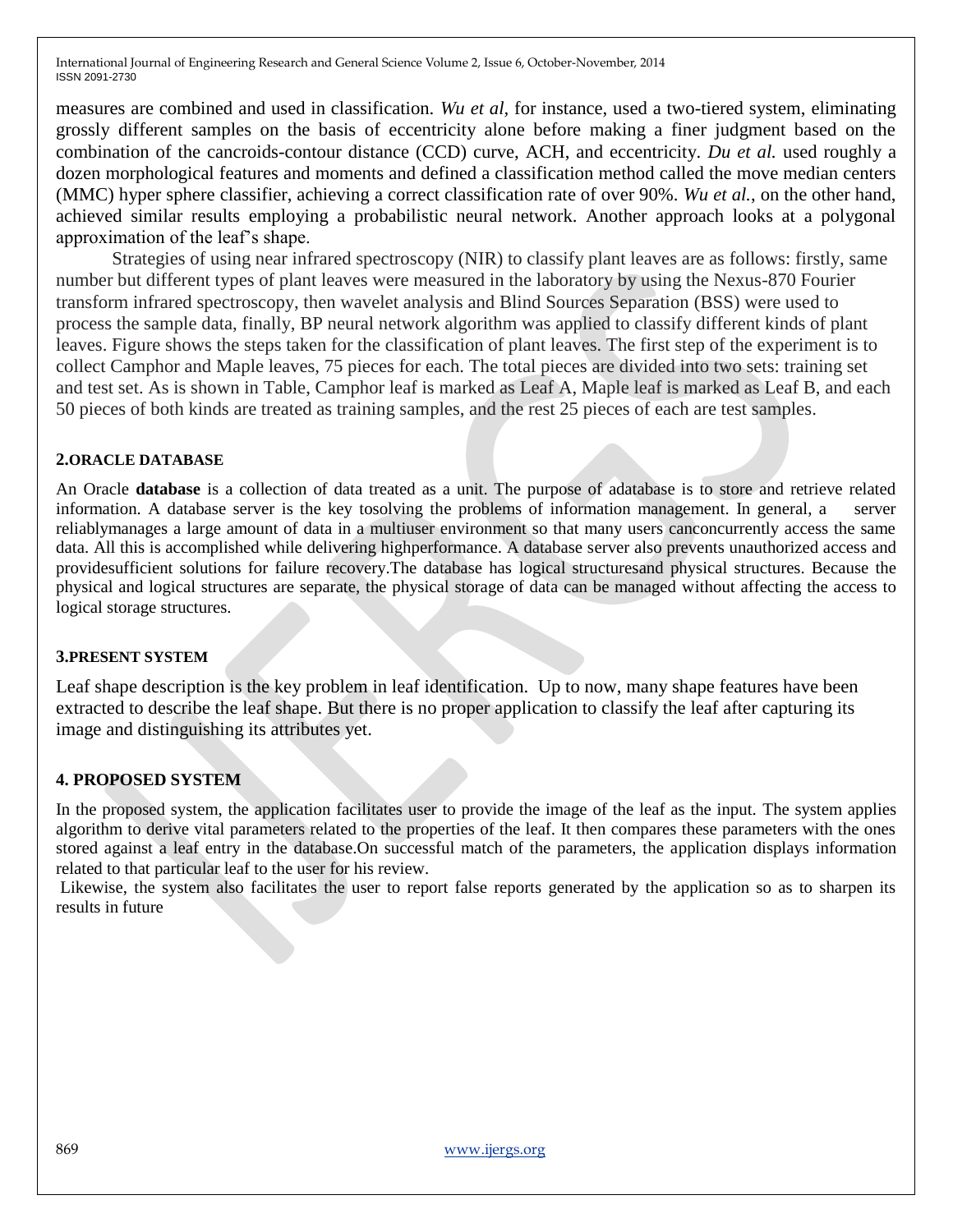| Capture Image                                  | Input image           | Feature extraction                                  |
|------------------------------------------------|-----------------------|-----------------------------------------------------|
| Display matches<br>Always run on mobile device |                       |                                                     |
| Storage and matching on<br>mobile device       | Ranking               | Matching                                            |
| Leaf images                                    | Feature<br>extraction | Leaf<br>classification<br>information<br>and images |
|                                                |                       |                                                     |

**Figure 4.1:** System Architecture

### **4.1 Training**

In this module, necessary input is fed to the system in the form of images of the leaf. The system applies necessary steps to extract values for vital parameters from the image. This image along with these parameters with their values and other essential information is stored in the database. These functions are performed by the admin from his login screen

### **4.2 Image Acquisition**

This module is a part of the app installed on the android mobile. This module is initiated whenever the user intends to discover details about any leaf. Using this module, the user can submit the image of the leaf for its identification by the system. This module captures the image and sends it to the central server for processing.



### **4.3 Preprocessing**

Using this module, the image captured from the user's mobile is subjected to necessary preprocessing. In this method, the image is converted into a standard binary format from other format like color or grayscale. This preprocessed binary image is then subjected to identification wherein the vital parameters of the leaf are extracted for its comparison.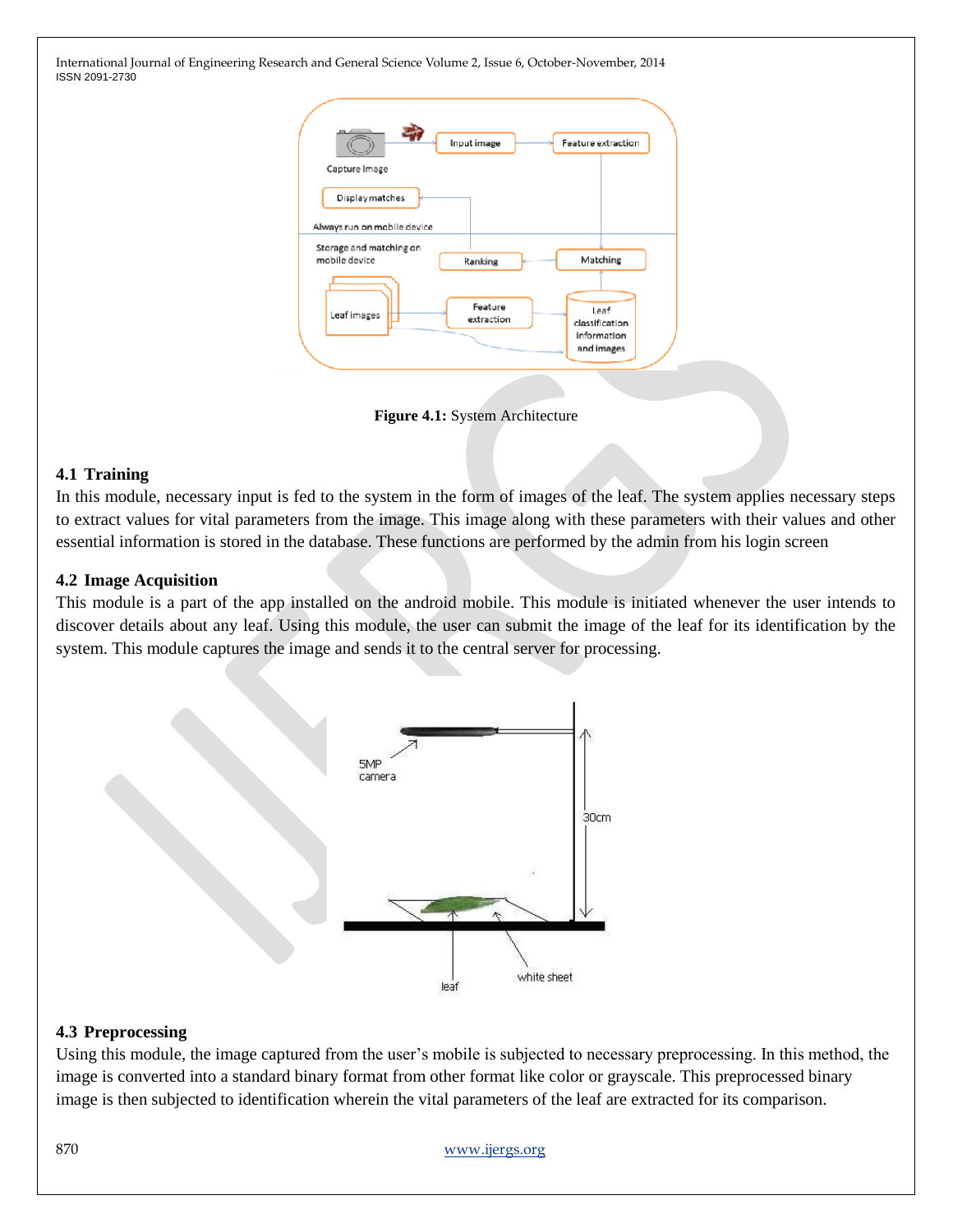# **4.4 Identification**

In this process, the vital parameters of the leaf are extracted for its comparison with the ones stored in the database. The algorithm is applied on the preprocessed image for its comparison. The image which has maximum of its characteristics matched with the ones stored in the database is displayed to the user for viewing further details about the leaf

# **4.5 Improvement by feedback**

The system facilitates user with an option to improve the results generated by it and reporting whether they were as per the expectation and reality. Based on the feedback submitted by the user, the system trains and improvises itself further.

### **4.6 Share**

The system also gives the user an option to share the results with other members around him

# **Algorithm Steps:**

- **1. Image Acquisition**
	- a. Image capture from phone
- **2. Pre-processing**
	- a. Color-grayscale image to binary image
- **3. Morphological Feature Extraction**
	- a. Centroid-contour Distance Curve
	- b. Aspect Ratio (AR)
	- c. Rectangularity (R)
	- d. Convex Area Ratio (CAR)
	- e. Convex Perimeter Ratio (CPR)
	- f. Sphericity (S)
	- g. Circularity (C)
	- h. Eccentricity (E)
	- i. Form Factor (FF)
	- j. Regional Moments of Inertia (RMI)

The application of digital image processing techniques to the problem of automatic leaf classification began two decades ago and it has been since proceeding in earnest. In 1989, Petry and Kuhbauch were the first to extract digital morphological features for use with identification models. The technology found some of its earliest applications in industrial agriculture, where the desire was to separate crop species from weed species, allowing for decreased use of pesticides. The problem is complicated in this application by complex backgrounds that make image segmentation difficult, but simplified by foreknowledge of one or two desirable crops amongst unwanted weed species. Color and texture information is often sufficient to make this distinction, as opposed to more general applications, where numerous shape features must be acquired. More recently, several groups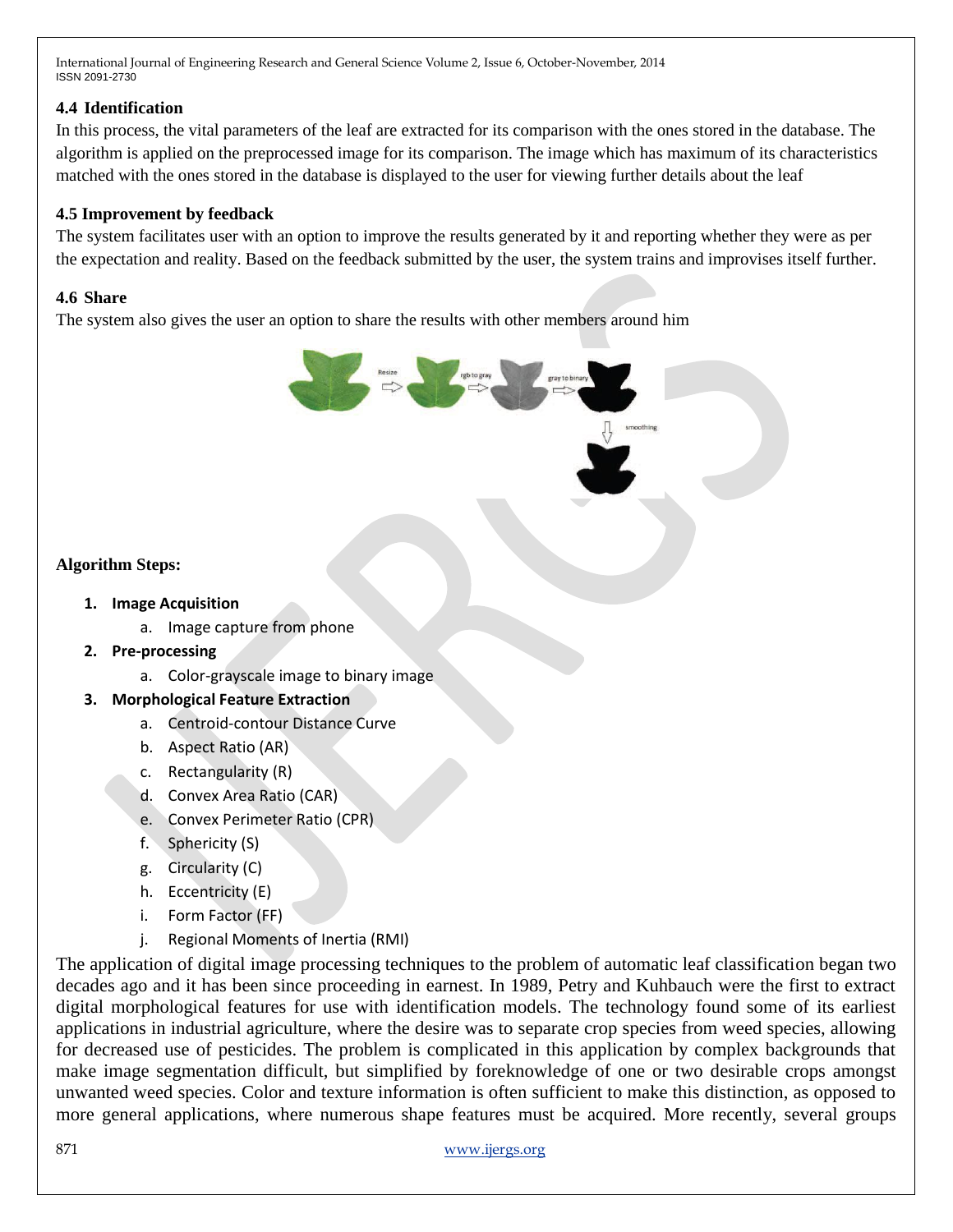have approached the problem of automatic leaf classification. Though the groups often use similar digital morphological features, e.g. rectangularity, sphericity, eccentricity, etc., there is great variation in how these measures are combined and used in classification. *Wu et al,* for instance, used a two-tiered system, eliminating grossly different samples on the basis of eccentricity alone before making a finer judgment based on the combination of the cancroids-contour distance (CCD) curve, ACH, and eccentricity. *Du et al.* used roughly a dozen morphological features and moments and defined a classification method called the move median centers (MMC) hyper sphere classifier, achieving a correct classification rate of over 90%. *Wu et al.*, on the other hand, achieved similar results employing a probabilistic neural network. Another approach looks at a polygonal approximation of the leaf's shape.

Strategies of using near infrared spectroscopy (NIR) to classify plant leaves are as follows: firstly, same number but different types of plant leaves were measured in the laboratory by using the Nexus-870 Fourier transform infrared spectroscopy, then wavelet analysis and Blind Sources Separation (BSS) were used to process the sample data, finally, BP neural network algorithm was applied to classify different kinds of plant leaves. Figure shows the steps taken for the classification of plant leaves. The first step of the experiment is to collect Camphor and Maple leaves, 75 pieces for each. The total pieces are divided into two sets: training set and test set. As is shown in Table, Camphor leaf is marked as Leaf A, Maple leaf is marked as Leaf B, and each 50 pieces of both kinds are treated as training samples, and the rest 25 pieces of each are test samples.

Many papers have been presented in International Journals and conferences; researchers have worked on hierarchical, neural networks and machine learning methods. The work on classification of leaves started in the early 20th century. The earlier dataset was the laboriously collected set of leaves, gathered by those who were working on it. Chrysanthemum, for instance, was the dataset created and used in involved user interaction to differentiate the 12 varieties, of the same kind that included self-intersections. The Flavia dataset was originally created by Wu et al. It is a collection of 32 different species, a total of 1907 leaves. He extracted 12 leaf features and featured them into 5 principle variables. This was the input vector to the Probabilistic Neural Network (PNN) that was trained by 1800 leaves. It earned an accuracy of more than 90%. This flavia dataset, now available as the standard dataset is accessible to all the researchers to work on. Initially the works were carried out using neural networks.

Tzionas et al., in implemented an artificial vision system that extracted specific geometrical and morphological features. Using a novel feature selection approach, a subset of significant image features was identified. A feed forward neural network was employed to perform the main classification task and that was invariant to size and orientation. It could successfully operate even with the deformed leaves. It achieved a considerable high classification ratio of 99%. Further, Lin and Peng in attempted to realize a computer automatic classification for 30 broad leaved plants in a more convenient, rapid and efficient manner using PNN achieving 98.3% of accuracy. Kadir et al., in also proposed a method for leaf classification which incorporates shape and vein, color and texture features and used PNN as a classifier. The experimental result gives an accuracy of 93.75% when tested on Flavia dataset. Later with the advancement of Machine Learning, researches were conducted comparing its techniques with the neural network approaches. Anami et al., used Support Vector Machine based on color and texture feature and neural network classifier to identify and classify images of medicinal plants such as herbs, shrubs and trees. The edge and color descriptors have low dimension and are effective, simple and rotation -invariant. Singh et al., in carried out the experiment on 50 leaf samples of 32 different classes of varying shapes; using three different techniques; Support Vector Machine (SVM), Fourier Moments and PNN based on the leaf shape and achieved an accuracy of 96%, 62% and 91% respectively. ArunPriya et al., in compared SVM and k-NN classifier on flavia and a real dataset consisting of 15 tree classes and claimed SVM to be a better classifier achieving more than 94% of accuracy for both the dataset. Kumar et al., conducted a survey on different classification techniques; k-Nearest Neighbor classifier, Neural Network, Genetic Algorithm, SVM and Principal Component Analysis and listed their advantages and disadvantages. The drawbacks of SVM are that it is a binary classifier, training is slow, and it is difficult to understand structure of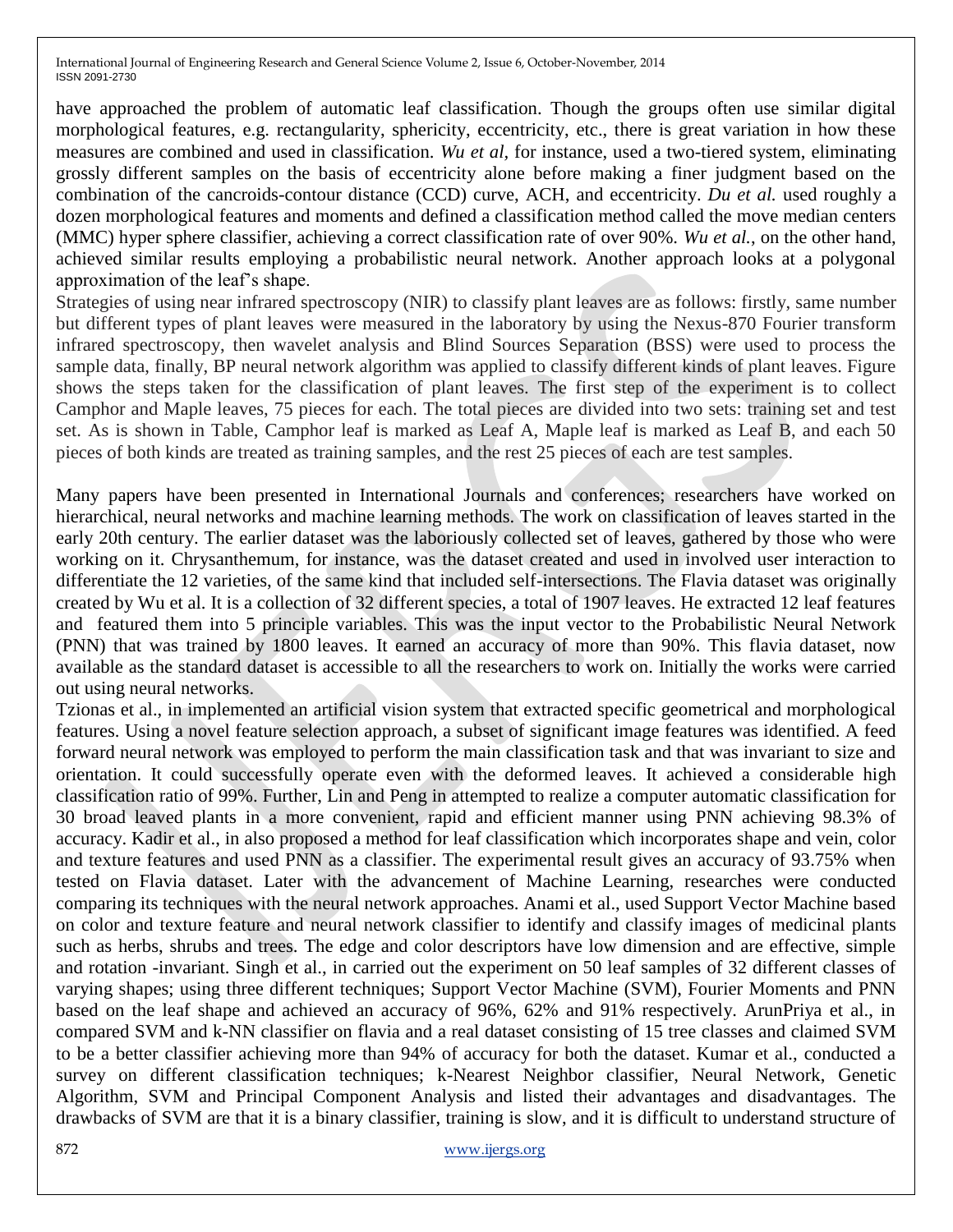algorithm. It also has limitation with speed and size, both in training and testing. Owing to the drawbacks of SVM, Valliammal and Geethalakshmi in worked on automatic recognition system taking a total of 500 plant and flower images for identifying and recognizing them to their respected categories using Preferential Image Segmentation which is invariant to translation, rotation and scale transformations. They further extended their work towards leaf classification and recognition using Hybrid image segmentation that combines threshold and H maxima transformations.

This method extracted more accurate values of the leaf and involved minimum computational time in comparison. A recent paper by Kaur and Kaur in used neural network based LM algorithm to train the classifier and carried out the experiment on 12 kinds of leaves which yielded an accuracy of 97.9 %. The leaf classification is of great importance in the field of medicine. S.E Kumar in conducted an experimental analysis with a few medicinal plant species such as Hibiscus, Betel, Ocimum, Leucas, Vinca etc. and proved that the method of identification based on leaf features such as area, color histogram and edge histogram is an efficient attempt.

The leaves of five different plants namely Indian borage (Karpoora**V**alli), Hibiscus rosa-sinensis (**H**ibiscus)*,*Ocimumtenuiflorum (**T**ulasi), Solanumtrilobatum (**D**huthuvalai) and Piper betel (**B**etel) were collected, since they are used in most of the traditional herbal cough syrups in India. The images of these plant leaves are shown in the Figure 1. and Figure 2. as fresh and dried ones. A large number of samples were collected and based on their physical well being, few samples were taken for analysis.



### **CONCLUSION**

Our undertaken project is thus going to be useful for farmers ,horticulturists and to trekkers by providing an useful plant leaf identification system and will eventually identify their diseases.

### **ACKNOWLEDGEMENTS**

We would like to sincerely thank Prof.S.P.Godse, our guide from Sinhgad Academy of Engineeringfor his support and encouragement.

### **REFERENCES:**

[1] Z. Wang, Z. Chi, and D. Feng, "Shape based leaf image retrieval, " *IEE Proc. Vis. Image Signal Process., 150 (1),* pp. 34-43, 2003.

[2] J.X. Du, D.S. Huang, X.F. Wang, and X. Gu, "Computer-aided plant species identification (CAPSI) based on leaf shape matching technique, " *Trans. Inst. Measure. Control, 28 (3),* pp. 275-284 , 2006.